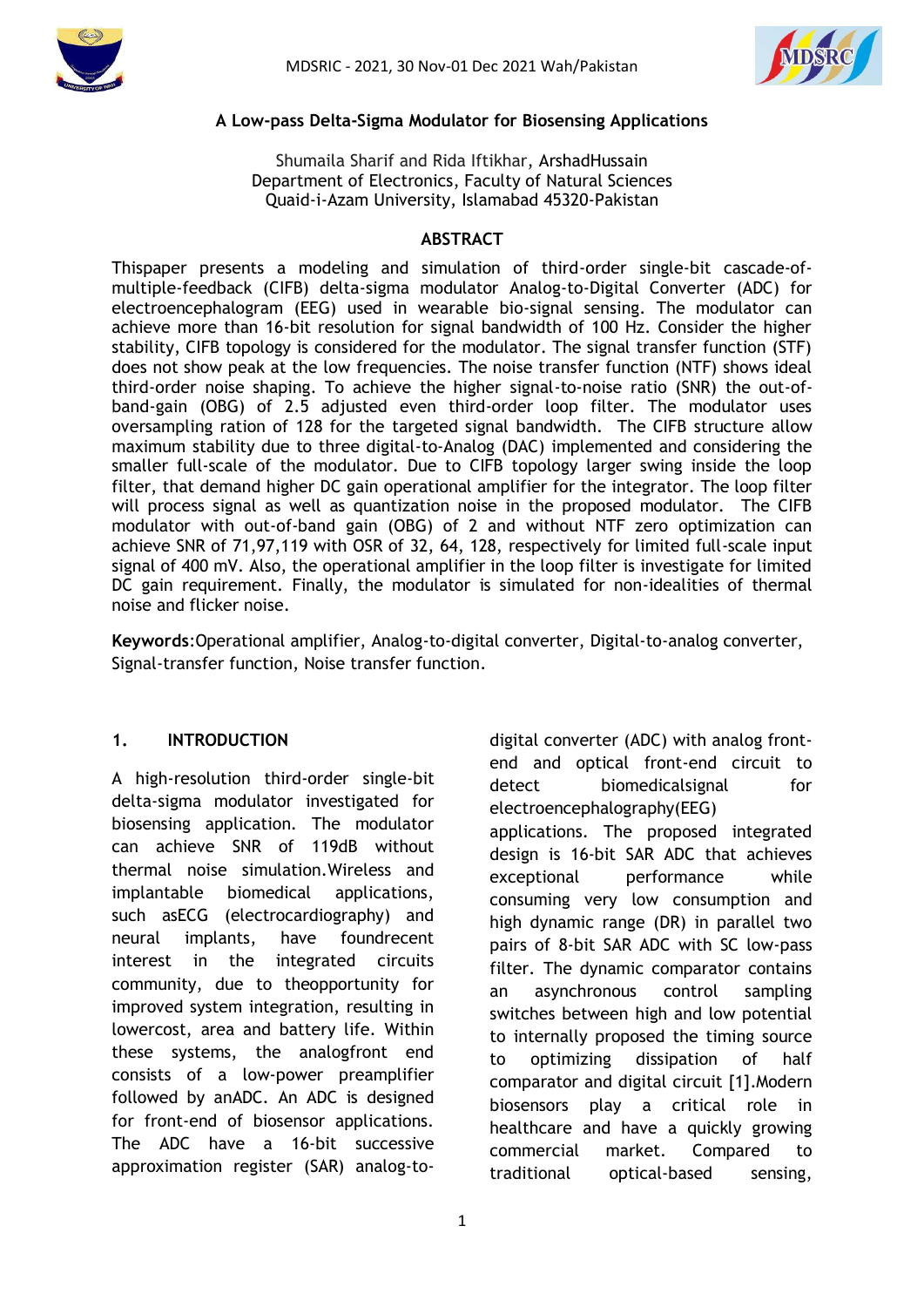



electrochemical biosensors are attractivedue to superior performance in response time, cost, complexity and potential for miniaturization.To address the shortcomings of traditional benchtop electrochemical instruments, in recent years,many complementary metal oxide semiconductor (CMOS) instrumentation circuits have beenreported for electrochemical biosensors. This work provides a review and analysis of CMOSelectrochemical instrumentation circuits. First, important concepts in electrochemical sensing arepresented from an instrumentation point of view. Then, electrochemical instrumentation circuitsare organized into functional classes, and reported CMOS circuits are reviewed and analyzedto illuminate design options and performance tradeoffs [2].A two-channel micro-power incremental ADC, designed for biosensor interface circuits, is reported. It uses a noise-coupled multi-bit delta-sigma loop, integrated with a novel digital decimation filter operating in nearthreshold. It was realized in the IBM 90 nm CMOS technology. The fabricated 90nm CMOS prototype device, for a 1  $V_{\text{pp}}$ differential input range, experimentally shows a 74dB SNDR up to 2 kHz (1 kHz/channel) signal bandwidth. The total measured power consumption of the modulator is 13.5 μW [3].This biosensor interface presents an ultra-low power incremental ADC for biosensor interface circuits. The ADC consists of a resettable second-order delta-sigma (Δ Σ) modulator core and a resettable decimation filter. Several techniques are adopted to minimize its power consumption. A feedforward path is introduced to the modulator core to relax the signal swing and linearity requirement of the integrators. A correlated-double-sampling (CDS) technique is applied to reject the offset and 1/f noise, thereby removing the integrator leakage and relaxing the gain requirement of the OTA. A simple double-tailed inverter-based fully differential OTA using a thick-oxide CMOS is proposed to operate in the subthreshold region to fulfill both an ultra-low power and a large output swing at 1.2 V supply. The signal addition before the comparator in the feedforward architecture is performed in the current domain instead of the voltage domain to minimize the capacitive load to the integrators. The capacitors used in this design are of customized metaloxide-metal (MOM) type to reach the minimum capacitance set by the kT/C noise limit. Fabricated with a 1P6M 0.18 μm CMOS technology, the presented incremental ADC consumes 600 nW at 2 kS/s from a 1.2 V supply and achieves 68.3 dB signal to noise and distortion ratio (SNDR) at the Nyquist frequency and an FOM of 0.14 pJ/conversion step. The core area is 100×120 μm [4].This paper presents a low-power all-MOS delta-sigma ADC specifically optimized for the potentiostatic biasing and amperometric read-out of electrochemical sensors. The proposed architecture reuses the dynamic properties of the sensor itself to implement a continuous-time mixed electrochemical delta-sigma modulator with minimalist analog circuits fully integrable in purely digital CMOS technologies. A 25-µW smart electrochemical sensor demonstrator integrated in low-cost 1M CMOS technology with Au post-processing is presented. Experimental results show electrical dynamic range values exceeding 10-bit, while electrochemical figures exhibit linearity levels close to R2=0.999 combined with RSD<15% in terms of reproducibility. A comparative test with commercial potentiostat equipment is also included to qualify the performance of the proposed ADC[5].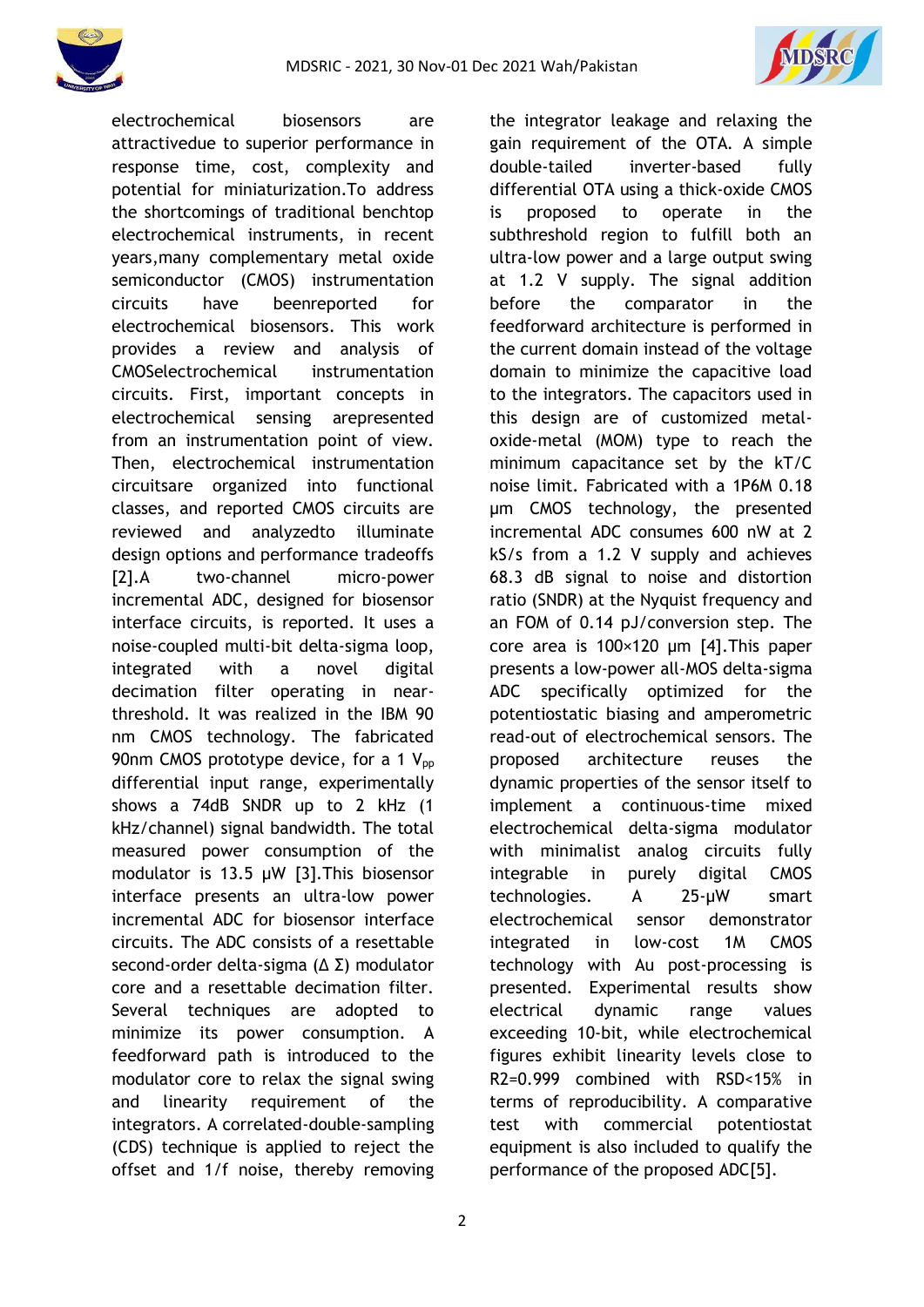



This paper proposedathird-order singlebit cascade-of-multiple-feedback (CIFB) delta-sigma modulator Analog-to-Digital Converter (ADC) for electroencephalogram (EEG) used in wearable bio-signal sensing. The modulator can achieve more than 16-bit resolution for signal bandwidth of 100 Hz. Consider the higher stability, CIFB topology is considered for the modulator. The signal transfer function (STF) does not show peak at the low frequencies. The noise transfer function (NTF) shows ideal third-order noise shaping. To achieve the higher signal-to-noise ratio (SNR) the out-of-band-gain (OBG) of 2.5 adjusted even third-order loop filter. The modulator uses oversampling ration of 128 for the targeted signal bandwidth. The CIFB structure allow maximum stability due to three digital-to-Analog (DAC) implemented and considering the smaller full-scale of the modulator. Due to CIFB topology larger swing inside the loop filter, that demand higher DC gain operational amplifier for the integrator. The loop filter will process signal as well as quantization noise in the proposed modulator. The CIFB modulator with outof-band gain (OBG) of 2 and without NTF zero optimization can achieve SNR of 71,97,119 with OSR of 32, 64, 128, respectively for limited full-scale input signal of 400 mV. Also, the operational amplifier in the loop filter is investigate for limited DC gain requirement. Finally, the modulator is simulated for nonidealities of thermal noise and flicker noise.

After the introduction, the second section discuss the design of the thirdorder modulator design with CIFB structure, while the third section describes the modeling and simulation of the modulator and explain thefunctionality of the integrator with non-idealities. Finally, the section four concludes the paper.

### **2. MODULATORDESIGN**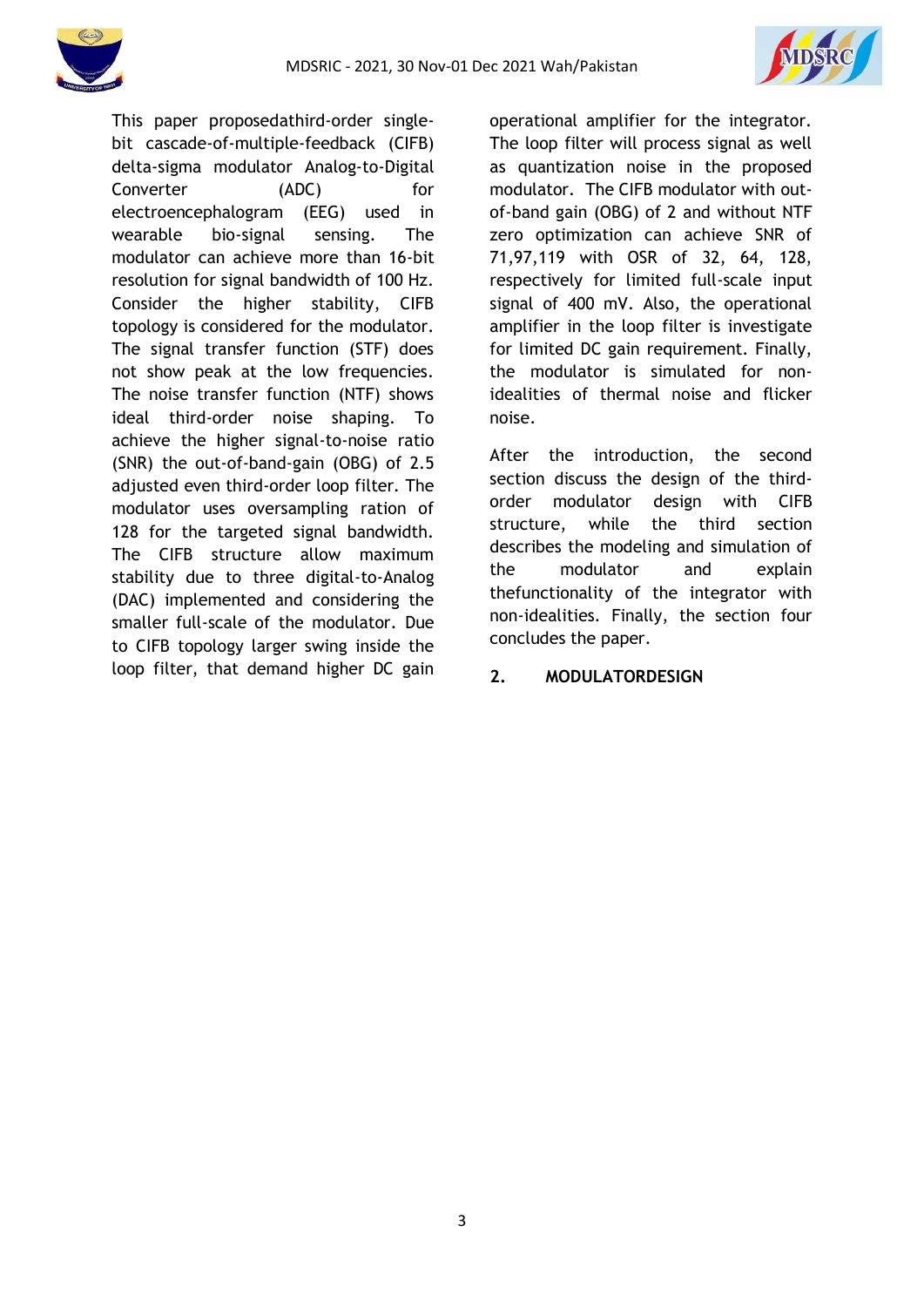



A third-order modulator is proposed for the biosensing application. Due to smaller full scale, higher order loop is stable. Also, the CIFB topology allows for

### **Table I : CIFB Cofficients**



**Figure 3: Output PSD plot (CIFB)**

maximum feedback DAC response with higher stability. Three integrators inside the loop filter with 1-bit quantizer. The complete modulator is modeled using MATLAB toolbox Delta-Sigma Toolbox [12]. The out-of-band-gain(OBG) of 2.5 adjusted to cater the higher performance of the modulator. Also, this ensure the higher stability of the modulator. The modulator with CIFB loop filter will process signal as well as quantization noise in the proposed modulator. The CIFB modulator with out-of-band gain (OBG) of 2 and without NTF zero optimization can achieve SNR of 71,97,119 with OSR of 32, 64, 128, respectively for limited full-scale input signal of 400 mV. Due to the low pass modulator, the STF of the modulator have low pass behavior. While the NTF have high pass response to shape more quantization noise at high frequency as shown in Figure. 1. The coefficients of the proposed third order CIFB modulator obtained from Delta-Sigma Toolbox.These coefficientsrepresent the ratio of capacitors at the discrete timeimplementation of the modulator. Table-I shows the coefficient of the proposed modulator structure.The signal-transfer function (STF) and noise transfer function (NTF) of the modulator is shown in Figure 1. As it is shown from the Figure 1 clearly that the OBG of the CIFB modulator is 6. While STF of the modulator shows lowpass response to allow those signals, which are at low frequencies and attenuate high frequency signal. The Figure 2 shows the output power spectral density (PSD) plot with SNR of 119, achieving effective number of bit (ENOB) of 19-bit. The modulator NTF shows a sharp noise shaping response due to the reason that all integrator inside the loopfilter is assumed having infinite DC gain.Due to large OSR of 128,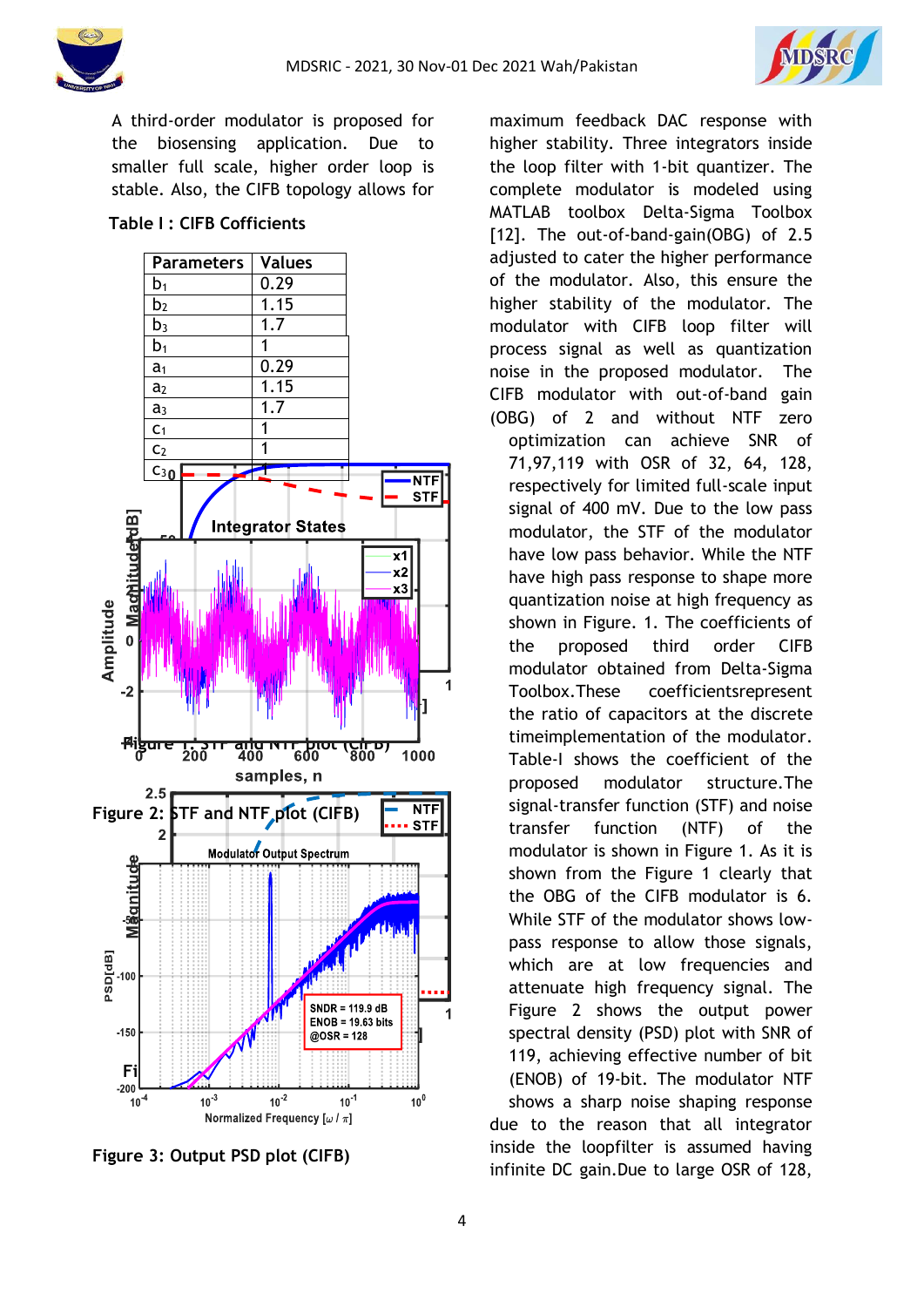



the signal bandwidth is small. Due to CIFB topology of the modulator the signal swing inside the loopfilter is large as a results operational amplifier with very high DC gain will be demanded for the suppression of the quantization noise. Due to CIFB topology the stability of the loopfilter is very high due to the advantage of multiple feedbacks, while the overall modulator becomes power hungry with many high DC gain amplifier inside the loopfilter.

# **3. RESULTS & DICUSSION**

The third-order single-bit modulator simulated and modeled in MATLAB for biosensing application can achieve SNR of 119 dB with very small full-scale of 400 mV. The proposed modulator further simulated with circuit non-idealities using SDToolbox[13]. The modulator also investigated for circuit non-idealities like thermal noise and flicker noise.

# **4. CONCLUSION**

A low-pass ADC for biosensing application designed to achieve higher SNR with moderate to higher OSR. The noise transfer function (NTF) shows ideal thirdorder noise shaping. To achieve the higher signal-to-noise ratio (SNR) the outof-band-gain (OBG) of 2.5 adjusted even third-order loop filter. The modulator uses oversampling ration of 128 for the targeted signal bandwidth. The CIFB structure allow maximum stability due to three digital-to-Analog (DAC) implemented and considering the smaller full-scale of the modulator. Due to CIFB topology larger swing inside the loop filter, that demand higher DC gain operational amplifier for the integrator. The loop filter will process signal as well as quantization noise in the proposed modulator. The CIFB modulator with outof-band gain (OBG) of 2 and without NTF zero optimization can achieve SNR of 71,97,119 with OSR of 32, 64, 128, respectively for limited full-scale input signal of 400 mV.

## **5. ACKNOWLEDGMENT**

This research work was supported by System-on-Chip Design Laboratory (SoC), Department of Electronics, Faculty of Natural Sciences, Quaid-i-Azam University, Islamabad, Pakistan.

## **6. REFERENCES**

- [1] **W. Lai, 2020,**SAR ADC with Optical Frontend for Biosensor Applications, IEEE Electrical Design of Advanced Packaging and System(EDAPS), Dec 14-16, 2020.
- [2] **H. Li, et al,2017,**CMOS Electrochemical Instrumentation for Biosensor Microsystem: A Review, Sesnor, 74.
- [3] **C. Chen , et al,2012,** A 12-bit 7 µW /channel 1kHz/channel incremental ADC for Biosensor interface circuits, IEEE Internationla Symposium on Circuit and Systems, pp. 2969- 2972.
- [4] **T. Huang T, et al, 2014,** A 1.2 V 600 nW 12-bit 2 kS/s incremental ADC for biosensor applications, Journal of Semiconductors, 35(11), pp. 1150071-1150076.
- [5] **S. Sutula, et al, 2014,** A 25-uW All MOS Potentiostatic Delta-Sigma ADC for Smart Electrochemical Sensors, IEEE Trans on Circuit & Syst-I, 61(3), pp. 671-679.
- [6] **Yoon D, et al, 2015,** A continuous-time sturdy-MASH Delta-Sigma Modulator in 28nm CMOS, IEEE Journal of Solid-State Circuit, 50(12), pp. 2880-2890.